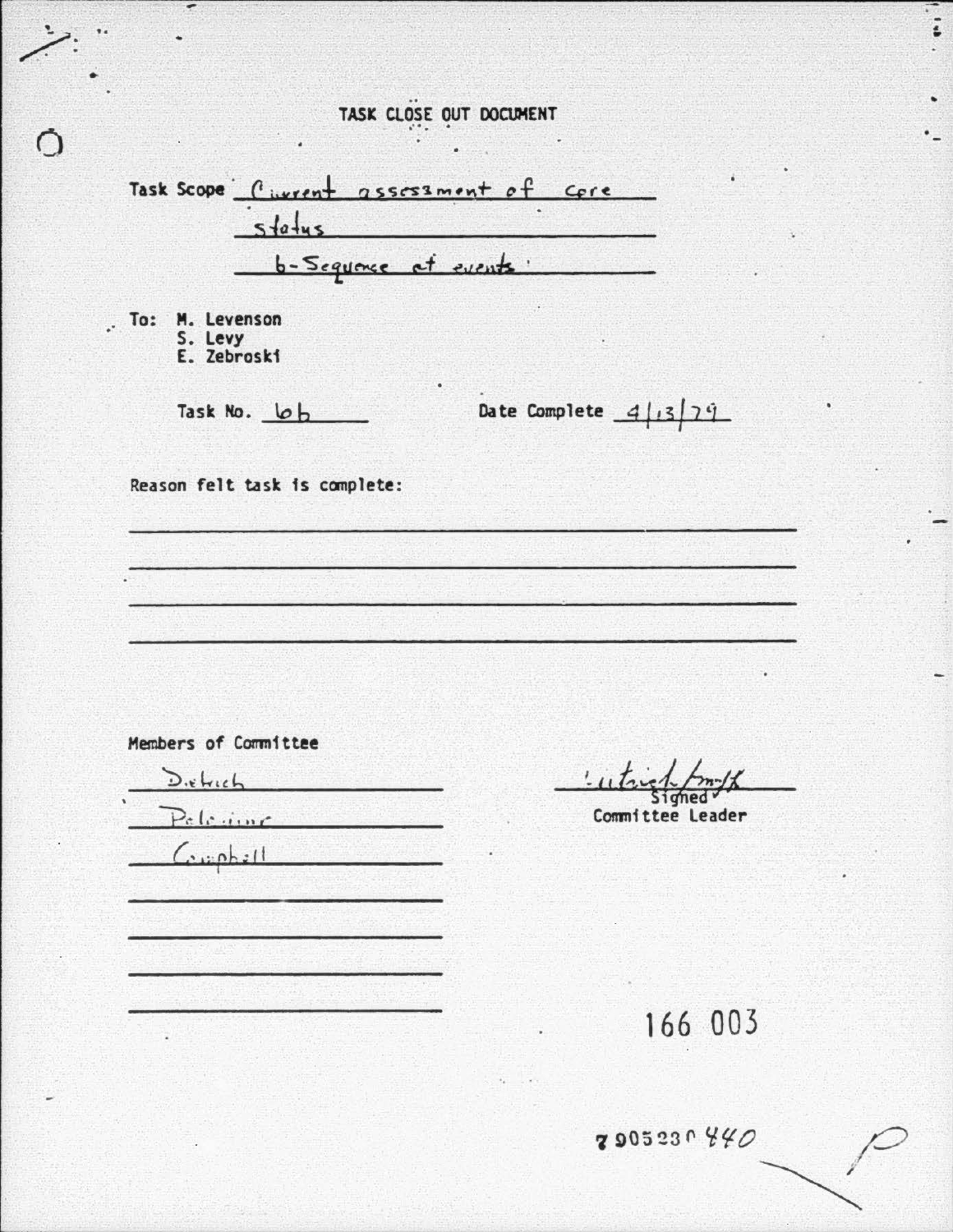.· ,•

 $\Omega$ 

'----------~ ------- ---~---

..

## J. R. Dietrich 4/12/79

The question has been asked whether there was additional uncovering and damage to the core after the sequence of events that lasted from about 100 minutes to 200 minutes after the reactor trip.<br>The behavior of the source range neutron detectors during the 100-200

.·

minute time span is qualitatively consistent with the other evidence of core damage during that period. It appears that these detectors continued tn be able to see the source for at least 17 hours after the reactor trip (Hr. Ball believes these BF<sub>3</sub> counters are counters are counting neutrons, and this certainly seems reasonable). If the core were again uncovered during the 17-hour period after reactor trip we should expect to see evidence on these counters comparable to that which they exhibited during the 100-200 minute period. Only two subsequent blips appear after that period, and they are very much smaller than the events recorded during the 100-200 minute period when we know there was core damage. One of these blips occurs at about 585 minutes and the other at about 865 minutes. The first of these two does occur near a minimum in the RCS pressure (at--500 psig) and while the Thot is still off scale. Either or both of the blips could correspond to some additional core damage, *or* possibly a shift of the damaged fuel, · but hardly an uncovering of the core.

The same remarks could apply to the readings of the intermediate range ion chambers during the 100-200 minute duration of the known damage event. However, Mr. Ball thinks they are reading gammas, and they are off scale in the low direction except during the period of core uncovery. Consequently one does not know whether they would come back on scale during a subsequent core uncovery if one occurred, since the gamma level is decaying.

166 004

ا<br>-<br>1  $\ddot{\phantom{a}}$ 

•